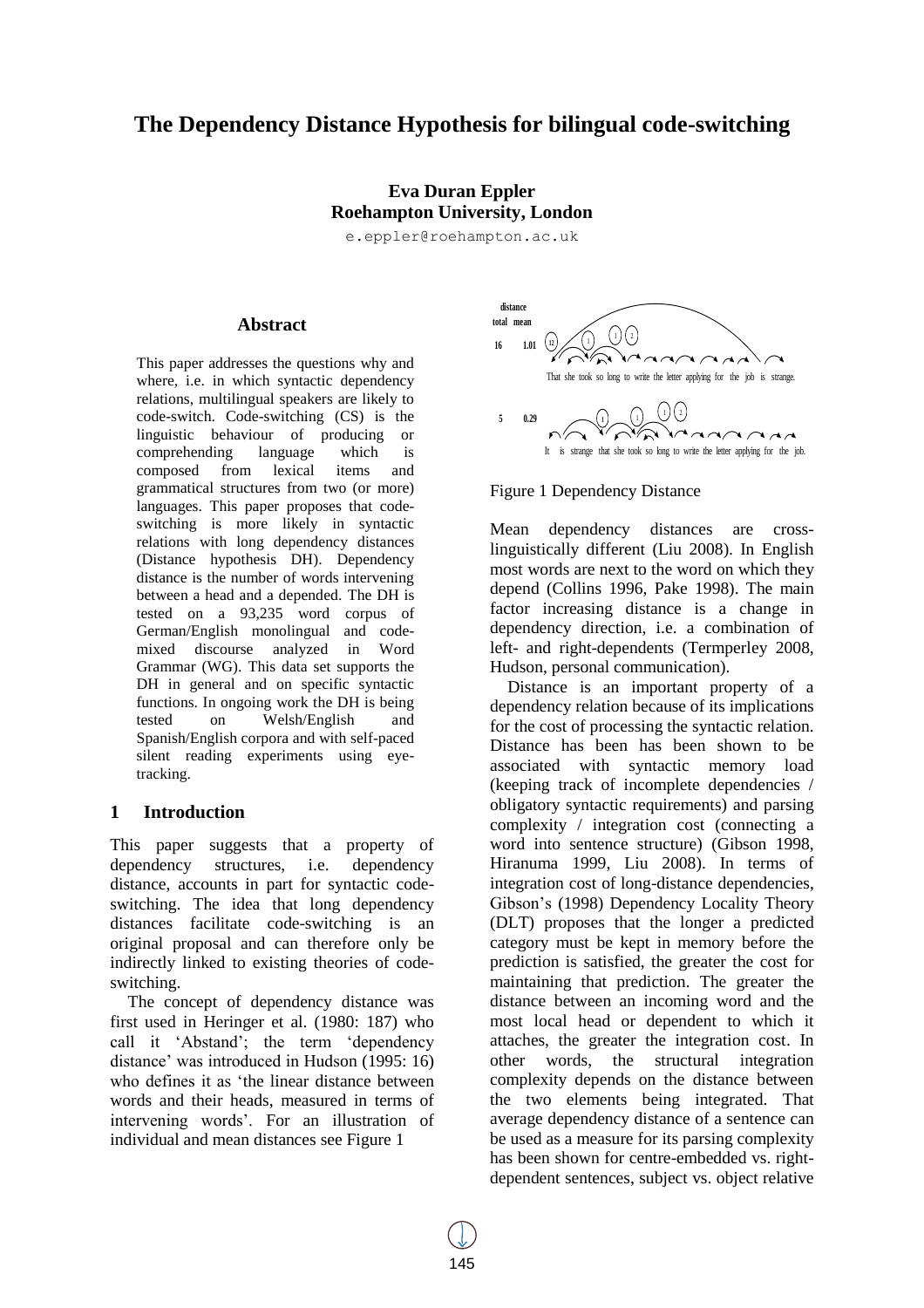clauses<sup>1</sup> and Garden Path<sup>2</sup> sentences (Liu 2008).

Hiranuma (1999) demonstrated for Japanese and English that memory load increases with the length of a dependency, measured in terms of the number of intervening words. Liu et al. (2009) show that Chinese has a considerably longer mean dependency distances than other languages and propose that this may make Chinese more difficult to process than other languages. The average dependency distance of a text is an important comparative measure and can shed light on the cognitive demands of the language concerned relative to other languages (Liu 2008).

The present paper investigates the effects of dependency distance on syntactic codeswitching, a linguistic phenomenon for which classical phrase-structure based models have proven to be unsatisfactory because overgenerating (Eppler 0026).

### **2 The data**

 $\overline{a}$ 

The study is based on a 93,235 words corpus of German-English monolingual and code-mixed discourse. The data is drawn from a community of Austrian Jewish refugees from the National Socialist regime who settled in London in the late 1930s. The L1 of the informants is Austrian German. The age of onset of the L2, British English, was during adolescence (15 - 21 years) for all speakers included in this study. At the time the audio-recordings were made (1993) all informants were in their late sixties or early seventies. A bilingual mode of interaction called 'Emigranto' developed among a close-knit network of community members. Linguistically the mixed code is characterized by frequent switching at speaker turn boundaries and heavy intra-sentential code-switching.

### **3 Dependency distance in English and German**

English is generally considered to be a headfirst language and allows for relatively little word order variation. As a consequence we get few changes in dependency direction and short dependency distances. 63 – 74% (Collins1996 and Pake 1998 respectively) of English words that are syntactically related are also adjacent i.e. they have a distance of 0.

The mean distance between two syntactically related German words is hypothesised to be longer than the mean distance between two related English words. The main reasons why I assume German to have a longer mean distance are,

- the generally freer word order in German, which allows for more changes in dependency direction which trigger longer distances

- scrambling, i.e. word order variation of argument noun phrases with respect to each other (Example 1a & b), and/ or with respect to adverbial phrases (Examples 2) or even with respect to subjects (Example 3)

(1a)*Er hat ihr dieses Buch vielleicht gegeben.*  $3\%$  glo: he has her this book maybe given (1b) *Er hat dieses Buch vielleicht ihr geben.* %glo: he has this book maybe her given (2) *Er hat ihr vielleicht dieses Buch gegeben* %glo: he has her maybe this book given (3) *dass jeder den Geruch erkennt* %glo: that everybody this smell recognises

- the Verbalklammer, i.e. the discontinuity between AUX/MOD and main verbs - different word orders in German main (V2) and subordinate clauses (V final or SOV).

# **4 Dependency distance in 'mixed' dependencies**

'Mixed' dependencies are syntactic relations in which words A and B are from different languages. For mixed dependencies the main point of interest will be whether greater dependency distance influences / affects the chances of code-mixing. If code-switching is found to cause extra processing load, we might either expect

- shorter distances in mixed dependencies, because they 'counteract' the processing cost that is associated with code-switching (for some speakers)

http://childes.psy.cmu.edu/manuals/chat.pdf

l

<sup>&</sup>lt;sup>1</sup> Processing cost of subject vs. object extraction, however, seem to be cross-linguistically different in English and German (Jackson and Dussias 2009)

 $2$  Late Closure (Frazier 1978) is preferred by the parser because it tends to minimize average dependency distance.

<sup>&</sup>lt;sup>3</sup> CHILDES / LIDES transcription conventions are used throughout the paper

http://www.ling.lancs.ac.uk/staff/mark/lipps/easylides.ht m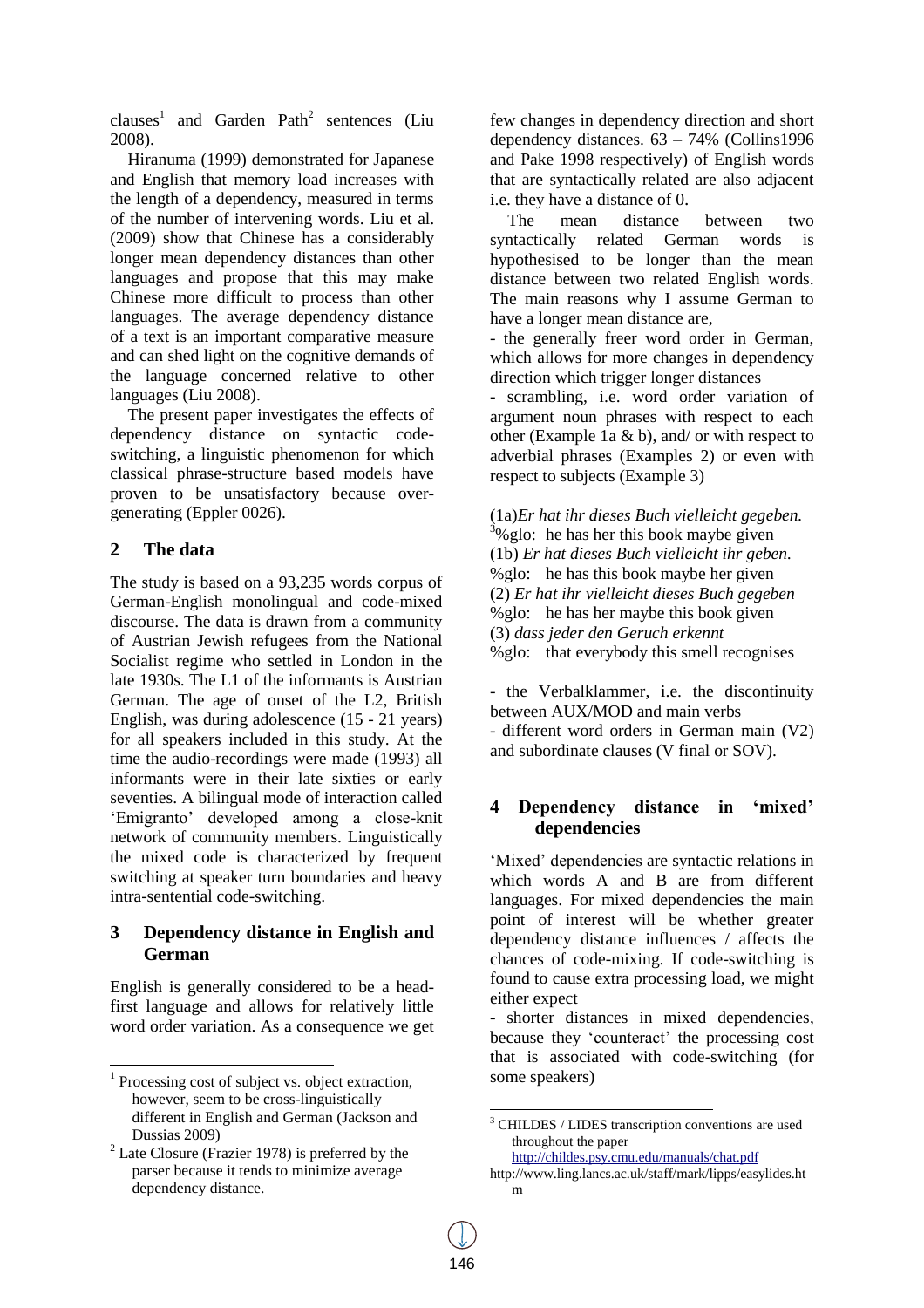- a dependency distance between the mean distances for German and English monolingual dependencies, because syntactic dependency properties of both languages are involved

- longer mixed dependency distances, if we assume that the influence of a word's language on that of its dependent will decrease with increased distance. In other words, the longer the distance, the more likely we are to encounter an other language dependent, i.e. a code-switch. The latter assumption is similar to Gibson's computational motivation for the DLH. In an activation-based framework like WG, the head's activation will decay with distance (because of the limited quantity of activation in the system). The process of structural integration therefore involves reactivating the head to a target threshold level so that aspects of the head can be retrieved from memory. This reactivation is not only costly, but may also be incomplete.

For mixed dependency relations I am going to work on the hypothesis that the distance of mixed dependencies with a German head should be longer than the distance of mixed dependencies with an English head. This is based on the assumption that monolingual German dependencies are longer than English ones, and the possibility that heads influence dependency distance more than dependents. Furthermore, a change in dependency direction should be more frequent in mixed dependency relations with a German head, because verbs are main heads and they are involved in construction types like the Verbalklammer and V2 placement in main clauses and SOV placement in subordinate clauses.

The calculation of the mean distances in monolingual and mixed dependencies will reveal if these ideas are supported by the Emigranto data or not. The results on mean distances together with the standard deviation from the mean are presented in Table 1 Section 5.

### **5 General findings**

Table 1 presents the mean dependency distances for monolingual German, monolingual English and mixed dependencies with German and English heads respectively.

|                    | German                    | English                   | Average |  |
|--------------------|---------------------------|---------------------------|---------|--|
| Monolingual        | 0.87<br>$(\sigma = 0.78)$ | 0.49<br>$(\sigma = 0.41)$ |         |  |
| Mixed with<br>head | 0.85<br>$(\sigma = 0.81)$ | 1.26<br>$(\sigma=1.08)$   | 1.06    |  |

|  | Table 1. Mean distances (and $\sigma$ ) in |  |  |
|--|--------------------------------------------|--|--|
|  | monolingual and mixed dependencies         |  |  |

These numbers tie in with pervious findings about dependency distance and the hypotheses formulated in Sections 1-4 as follows: Table 1 shows that:

- 1. monolingual German dependencies are longer than English ones. This supports the hypothesis made on the basis of the word order properties of the two languages (Section 3);
- 2. the mean distance of mixed dependencies with a German head is marginally shorter than the mean distance of monolingual German dependencies. This difference is unexpected but too small to support the idea that mixed dependencies counterbalance a potentially greater processing load for mixed utterances with a shorter dependency distance. This finding may, however, indicate that the word class that is assumed to increase dependency distance through a change in dependency direction, i.e. German verbal heads, is infrequently involved in mixed dependencies. Most importantly, however, it suggests that German words do not seem the affect the distance to their dependent, i.e. at least in terms of distance, they behave similarly in monolingual and mixed syntactic relations.
- 3. the mean distance of mixed dependencies with an English head is much longer than the mean distance of monolingual English dependencies. English heads thus seem to enter into 'looser', literally more remote, syntactic relations with German dependents. We would then expect English words to 'head' more dependency relations that are characterised by long distances, e.g. adjunct, extractee and extraposee relations. And we would expect German dependents of English heads to be more frequently located at the clause periphery. If we found more mixed dependents at the clause periphery in the Emigranto data, this would tie in nicely with the literature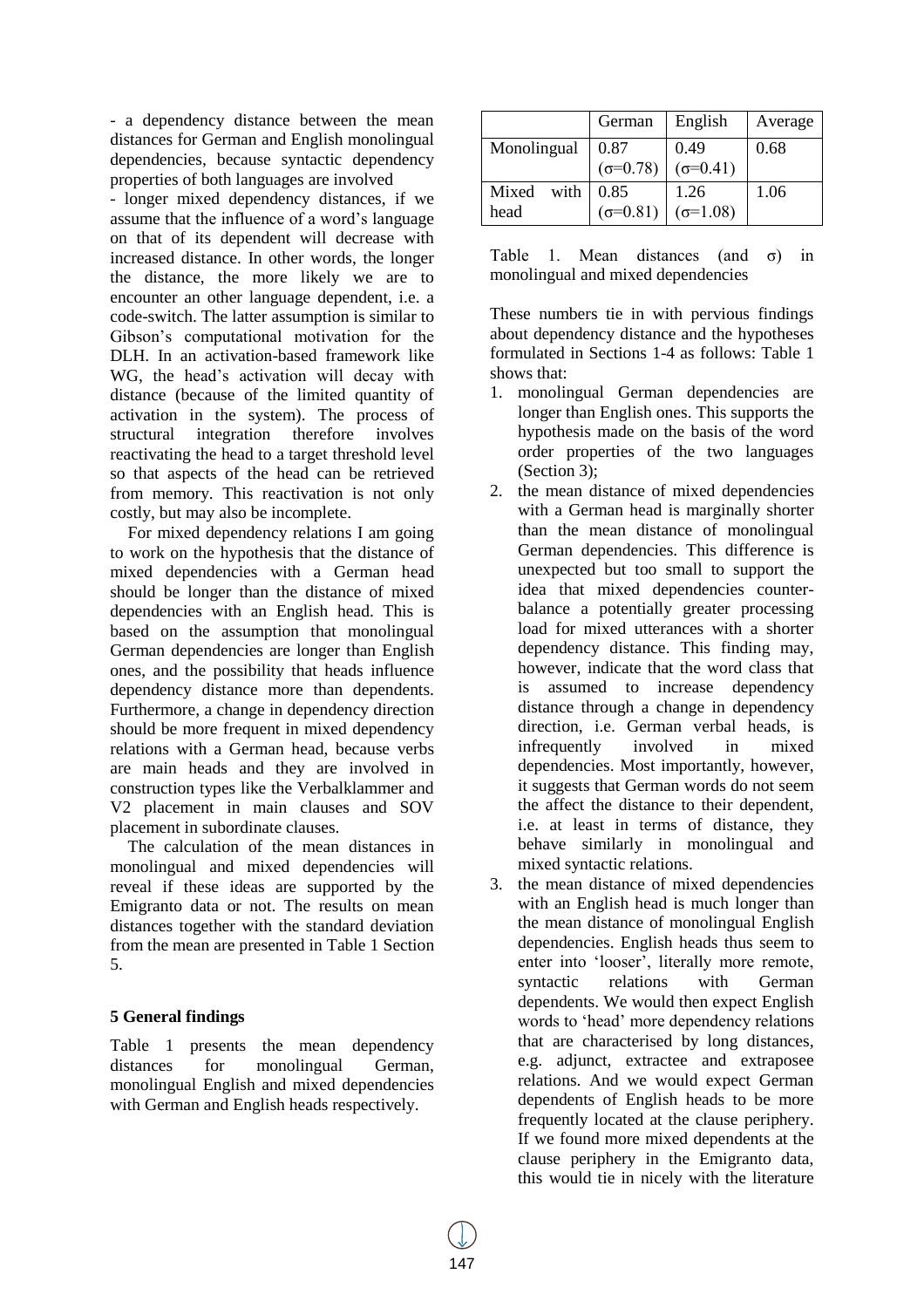on code-switching. Treffers-Daller (1994) first noted a high propensity of switching for 'dislocated constituents' in her French / Dutch data. Muysken (2000) subsequently adopted the idea that code-switching is favoured in peripheral positions as one of four primitives of code-switching.

- 4. the mean distance in mixed dependencies with a German head is approximately two thirds of the mean distance of mixed dependencies with an English head. This last finding completely contradicts the assumption that mixed dependencies with German heads are longer than mixed dependencies with English heads. This idea was based on the assumption that heads determine more characteristics of dependency relations than dependents, including the linear distance between them measured in terms of the number of words from one to the other.
- 5. the difference in mean distances between monolingual and mixed dependencies is highly significant ( $X^2 = 18.6$ , df = 1, p < 0.001);
- 6. The mean distance of mixed dependencies (1.06) is longer than that of both English and German monolingual dependencies. This finding supports the third possibility outlined above, i.e. that more distant words may have less influence on each other's language, because of the decay in activation as intervening words are processed and integrated into the structure of the input. If we assume that the influence of a word's language on that of its dependent decreases with increased distance, mixed dependencies may be the result of distance. By their very nature long distance dependencies in SVO and V2 languages are more likely to be located at the clause periphery. Treffers-Daller (1994) and Muysken (2000: 25) have both proposed peripherality as a factor favouring codemixing.
- 7. and the standard deviation from the mean is higher for mixed dependencies. In other words, there is more variation in the distances of mixed dependencies and there are more mixed outliers.

These findings seem to suggest that the syntactic relations German heads enter with English dependents are not very different to the ones they enter with same language dependents, at least as far as distance is concerned. English heads, on the other hand, may enter into 'looser' and – literally – more remote (e.g. adjunct, extractee, extraposee) syntactic relations with German dependents. As a consequence, English words may function more frequently as heads of syntactic material that is located at the clause periphery.

The long dependency distances of mixed syntactic relations may furthermore point towards a processing motivation behind codeswitching: the influence of a word's language on that of its dependent may decrease with increased distance. This would then mean that the longer the dependency distance, the more likely we are to encounter an other language dependent, i.e. a code-switch. This assumption, in combination with the findings presented in Table 1 discussed above, has led to the formulation of a claim about bilingual language use which combines features of grammar (syntactic relations) and psycholinguistics processes of speech production (dependency distance), the Distance Hypothesis.

Greater dependency distance of syntactic relations increases the chances of code-mixing. (Eppler 2005)

The Distance Hypothesis is a syntactic processing hypothesis. Evidence in its support would therefore potentially shed light on both grammatical and psycholinguistics aspects of code-switching.

### **6 Specific findings**

The analysis of individual syntactic functions in the Emigranto corpus statistically supports some of the constraints on code-switching proposed in the literature, but not others. The findings, for example, support the equivalence (Poplack 1980) and the subcategorization constraints (Bentahila and Davies 1983) in a probabilistic way. Both of these constraints are similar to the null hypothesis Eppler (2010) is based on, i.e. that each word in a syntactic dependency relation must satisfy the constraints imposed on it by its own language. The Complement Adjunct distinction (Mahootian and Santorini 1996: 470), on the other hand, is not supported.

The syntactic analysis of the Emigranto corpus moreover confirms that some syntactic functions are more easily switched than others.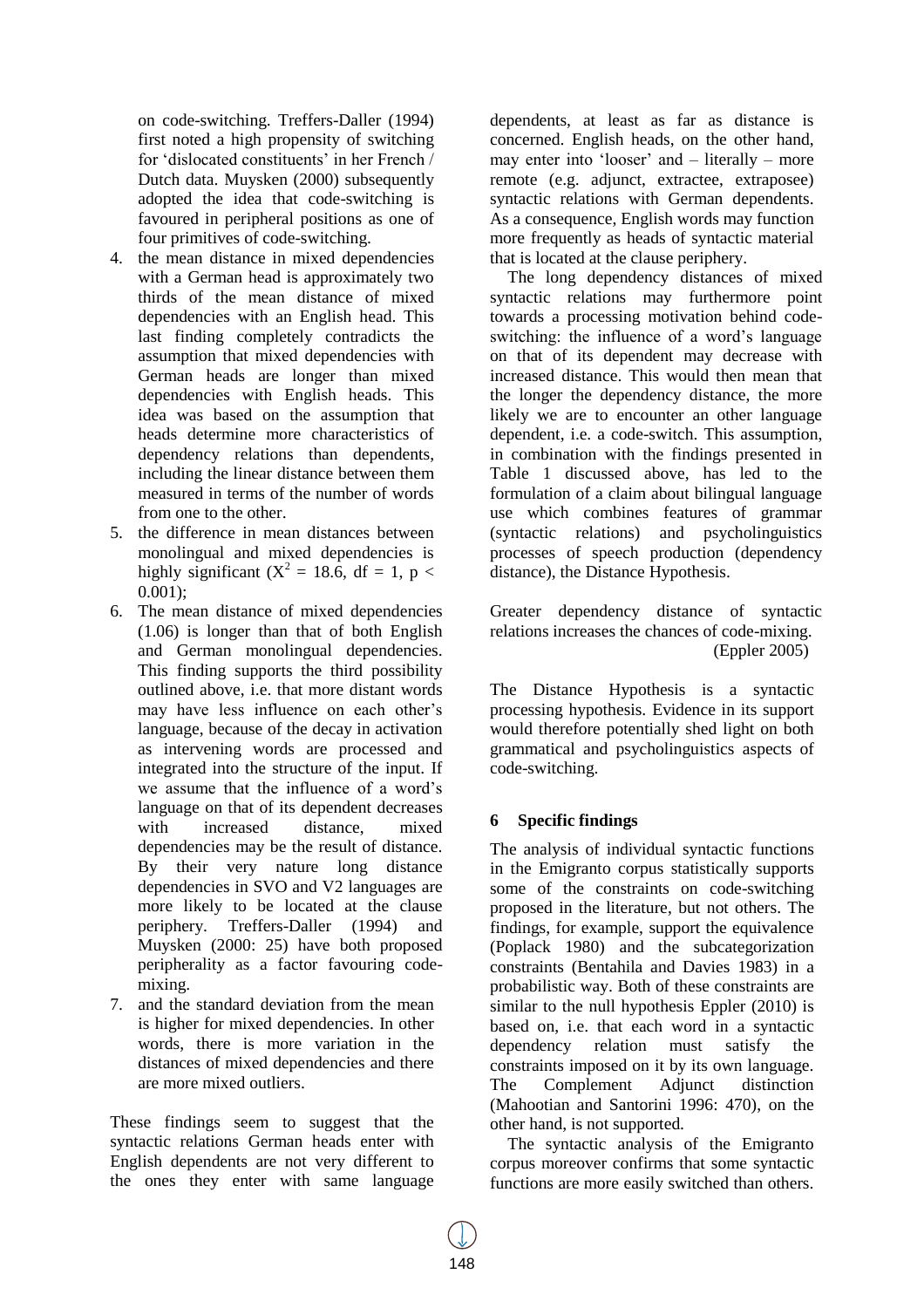Noun complements of determiners, for example, are clearly at the top of the 'borrowability' hierarchy; objects are more easily switched than subjects; and syntactically unrelated utterance elements are at the top of the 'switchability' hierarchy.

In the following three sub-sections, I will focus on the dependency distances of individual syntactic relations, comparing monolingual types with each other (Section 6.1), monolingual German ones with mixed ones with a German head (Section 6.2), and monolingual English ones with mixed ones with an English head (Section 6.3).

#### **6.1 Monolingual German and monolingual English syntactic functions**

Comparing monolingual German and English grammatical functions with each other on the one hand shows that German and English are typologically similar (they can be analysed with the same set of dependency types), but also reveals the main word order differences between the two languages. Sharers<sup>4</sup>, objects, negatives, particles and prepositional are exclusively right-dependency relations of verbs in English. In German, sharers, objects, negatives particles and prepositionals of V2 verbs are also right-dependents, while they are left-dependents of clause final verbs. These results furthermore indicate that the German/English bilinguals possess two identifiable linguistic systems or languages, each with its identifiable grammatical rules and lexicon.

In Section 3 I outlined why I expect a longer mean distance for German dependency relations than for English ones, and we found this assumption confirmed by the data (Tables 1 and 2). The mean distance between two syntactically related German words is 0.87 in the Emigranto data; the mean distance between two syntactically related English words, on the other hand, is only 0.49. This is approximately 0.1 longer than what Hiranuma (1999) found for a comparable (conversational) corpus of 1,035 words, and closer to the 0.51 Liu et al. (2009) calculated for a written English sample text of about 100 words. Table 2 (Appendix B), however, shows that those monolingual English syntactic functions from the Emigranto corpus that yield substantial enough a number of tokens to be included in the more fine grained analysis, have a mean distance of 0.4 and are therefore very close to Hiranuma's 0.386.

Tables 1 and 2 (Appendix B) therefore confirm that mean dependency distances differ cross-linguistically and that different dependency types have different mean distances (cf. Liu, Hudson and Feng 2009: 170). Table 2 furthermore reveals which grammatical functions differ most between German and English in terms of dependency distances. They are complements, subjects, sharers, objects and especially extractees.

The clause final placement of German finite verbs depending on complementizers could cause the longer mean distance of German complements: the head and the complement are literally at opposite ends of the subordinate clause. Subordination, however, tends not to be frequent enough in spoken language corpora to have this big an effect. The longer mean distance of German complements can be traced back to the same reason why we have significantly more German pre-adjuncts than English ones, i.e. attribute adjectives between determiners and nouns. The distance of German subjects (in their 'normal' position, i.e. as left-dependents) from their head verbs also deserves comment. The following two word order properties of German cause the, in comparison with English, longer mean distance. Firstly, the subjects of clause final finite verbs in subordinate clauses are almost at opposite ends of clauses. Secondly, material (e.g. adverbs) intervening between subjects and the verb that functions as the head / root of the sentences increases the distance of German subjects. Given that the Emigranto corpus contains a lot of Verbalklammern (because reference to past time is made with the present perfect rather than the simple past in spoken German), I find the mean distance for German sharers (1.64) relatively short, although it is of course three times longer than that of English sharers. The, for standard German, ungrammatically extraposed objects in the Emigranto corpus<sup>5</sup> shorten the mean distance of monolingual German sharers.

 $\overline{a}$ 

l

<sup>4</sup> 'Sharer' is a kind of verb complement. In other syntactic theories sharers are called xcomps or predicatives.

<sup>5</sup> Sub-stratum influence from Yiddish has rendered examples like these marginally acceptable in the Viennese dialect.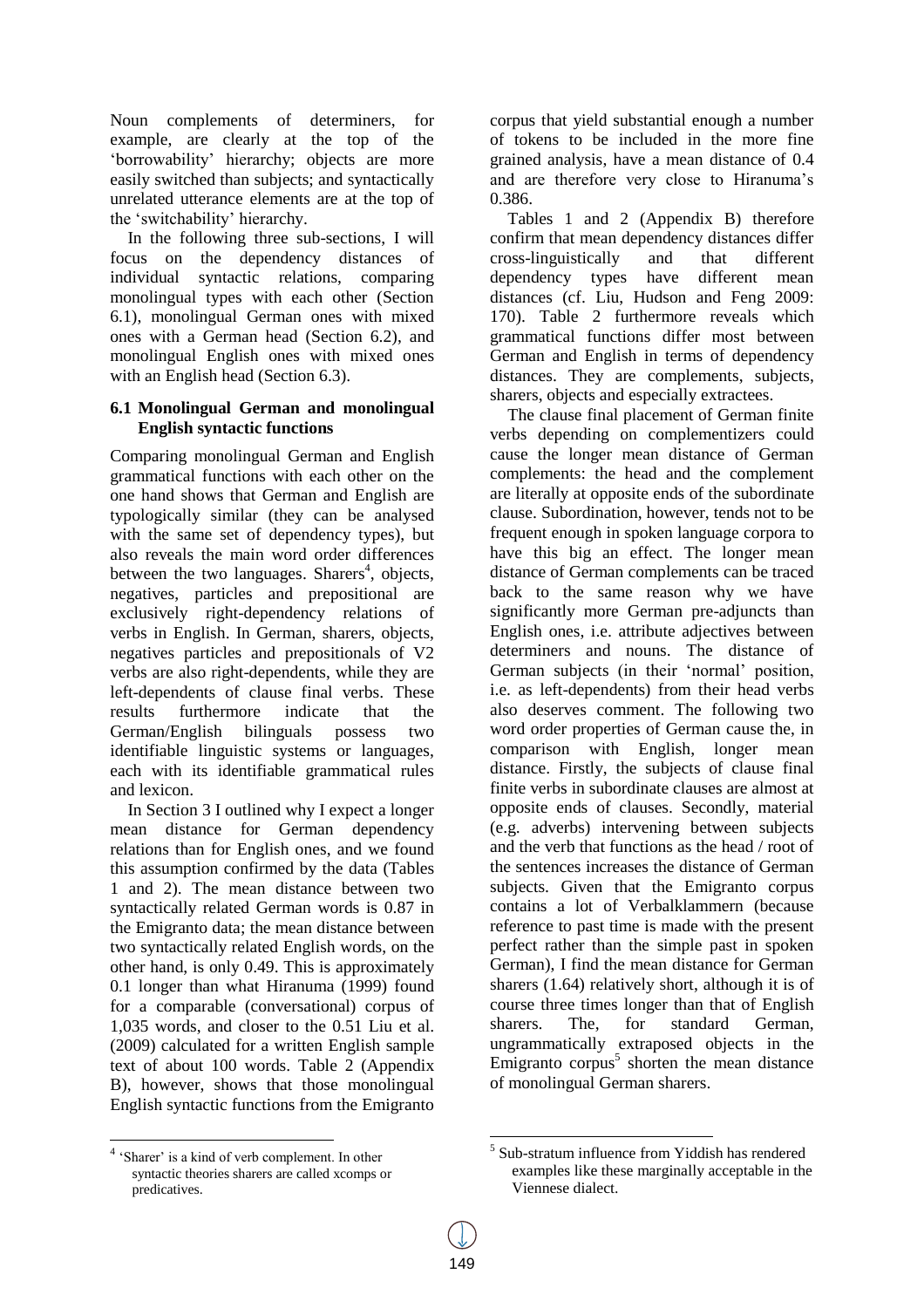(4) hat mich gekostet zwei pfund zwanzig [\*] . %glo: has me cost two pounds twenty Jen1.cha, line 465

The mean distance for German sharers may also be a result of the monolingual German data containing more sharer relations between verbs and predicative adjectives than between auxiliaries / modals and non-finite verbs. Adjectives intervening between objects and their head verbs give rise to the longer mean distance of German object dependencies. The biggest difference in the mean distances between monolingual German and English dependencies, however, clearly lies in the extractees. An example that illustrates the 'damaging' effect of extraction (and the word order in subordinate clauses) on the mean distance of monolingual German extractees is (4)

\*MEL: aber wenn man einen huegel hinauf#gehen muss -, das ist schon +...

%tra: and if one must walk up a hill, then that is already  $+...$ 

Jen1.cha, line 447

Example (4) is a fragment, but the relevant syntactic relations are there and the extractee *wenn,* is six words away from its head, the main clause finite verb *ist*; the complement of the extractee (*muss*) is four words away from it; and the subordinate clause's subject (*man*) is three words away from its head. In extracted subordinate clauses that are not 'small' clauses, we get three changes in dependency direction between the words that build the basic syntactic structure of these clauses. This naturally increases distance.<sup>6</sup>

# **6.2 Monolingual German and mixed syntactic functions with a German head**

Out of the most common syntactic relations (complements, subjects, adjuncts, sharers and objects), three show a significant difference between how often they occur monolingually and how often they enter mixed dependency relations with a German head in the Emigranto corpus. They are complements, subjects and adjuncts. The frequently switched

l

complements are borrowed English nouns; subjects are infrequently switched, particularly subject pronouns like (5)

(5)

\*LIL: **you** kannst # jauchzen .

%tra: you can # rejoice

Jen2.cha, line 1019 despite linguistic constrains on switching subjects (Gumperz and Hernandez-Chavez 1971 and Pfaff 1975); and adjuncts a very frequently switched.

Table 1 showed that the mean distance of mixed dependency relations with a German head is actually a bit shorter than the mean distance of monolingual German dependencies (0.85 to 0.87). Table 3 (Appendix B), however, reveales that the distances for most mixed grammatical functions (subjects, adjuncts, predependent sharers and post-dependent objects) are longer than their monolingual German equivalents. The slightly shorter mean distance of mixed dependencies with a German head (in comparison with monolingual German dependencies) is only attributable to three dependency types: complements, postdependent sharers and left-dependent objects. Out of these three, it is the very large number of English complements with a German head, the borrowed English nouns, that brings the mean distance down.

This result also tells us something about the syntactic structure of mixed complement relations with an English noun: they are hardly ever pre-modified. A lot of the English predicative adjectives are also very close to their German head; and so are the English objects that depend on German clause final / SOV verbs. The fact that English postdependent adjuncts are almost three times as far away from their German head as monolingual post-dependent adjuncts seems to support Treffers-Daller (1994), Mahootian and Santorini (1996) and Muysken (2000), i.e. that code-mixing is favoured in adjoined peripheral positions.

(6)

\*MEL: nein # ich bin draussen # **as per usual**. %tra: no # I am out

Jen2.cha: line 185.

In Section 5 we hypothesised that the mean distance of mixed dependencies with a German head might be marginally shorter than the mean distance of monolingual German dependencies because the word class that is assumed to increase dependency distance

 $6$  Dependency distance can be quantified in different ways. Gibson, for example, quantifies it in terms of new intervening discourse referents. According to this measure we would expend 5 energy units when processing sentence (5).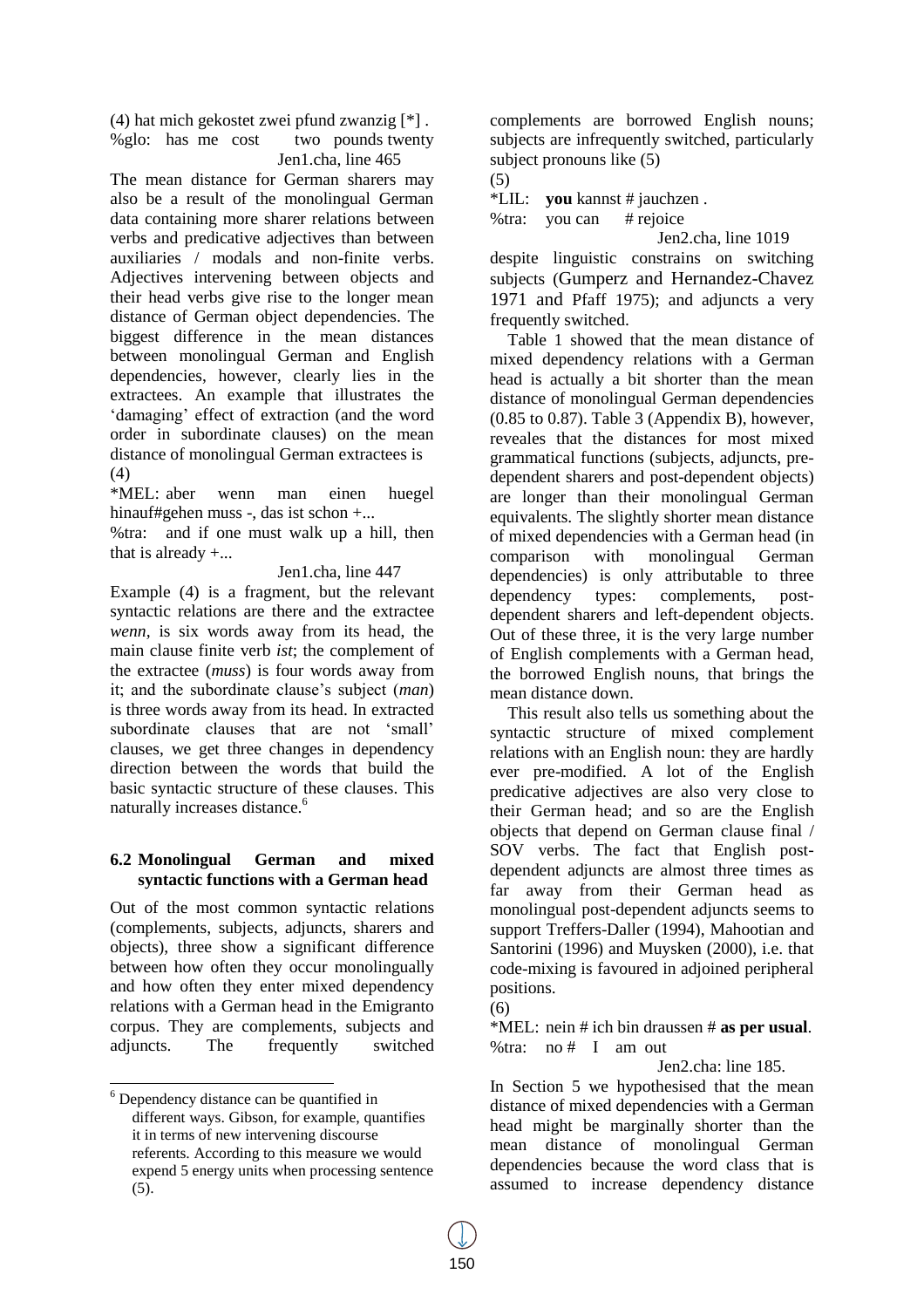through a change in dependency direction, i.e. German verbal heads, is infrequently involved in mixed dependencies. An analysis of all German verbs in the Emigranto corpus revealed that this word class does function as roots/heads in mixed dependencies.

A separate test performed on verb types (main vs. AUX/MOD) showed that overall German verbs are not significantly less frequently involved in mixed dependencies than monolingual ones  $(p=0.112)$ . The same holds true for German main verbs (p=0.192). German auxiliaries and modals, however, are significantly more frequently involved in mixed dependencies than English ones ( $p=0.001$ ). This finding is interesting as AUX / MOD are frequently in V2 position, which often coincides with the placement of verbs in SVO structures. German AUX and MOD are therefore placed in congruence sites (Sebba 1998). Congruence sites / equivalent surface word orders have been identified as factors that facilitate code-switching (cf. Muysken's four primitives of code-switching).

### **6.3 Monolingual English and mixed grammatical functions with an English head**

In the Emigranto corpus five syntactic functions occur significantly more or less frequently switched with an English head than with both the head and the dependent from the English language. They are - again - subjects and (pre-)adjuncts, as well as sharers, extrapositions and extractions.

As for German, the corpus yields disproportionately fewer German subjects depending on an English verbal head than monolingual English ones, but they do exist. See (7)

(7)

\*DOR: die **do-'nt mind** ## aber **I do** . %tra: they don't mind ### but I do

#### jen1.cha: line 220.

The Emigranto data therefore provide probabilistic support for constraints on switching subjects or subject pronouns (Gumperz & Hernandez-Chavez 1971, Pfaff 1975).

Hardly any English verbs share their subjects with German words. This is unexpected and interesting for several reasons. For one, in this direction, i.e.  $h_{\rm E} = \begin{bmatrix} d_{\rm G}, & \text{we} \end{bmatrix}$ do not encounter the conflict in dependency direction we get in this syntactic relation with a German head (where the dependents can be both, right-dependents or a left-dependents of clause final verbs). We would therefore expect switching to be 'easier' in this direction. Second, Hawkins (1986: 96) notes that German is much more resistant to sharer/xcomp structures than English and puts this down to the generally increased semantic diversity of basic grammatical relations in English. For the code-switched German / English data this means that it seems to be the semantics of the German dependent that constrains code-switching, not the English head.

The pre-adjunct relation, on the other hand, is very popular for switching between an English head and a German dependent among the Jewish refugees.

(8)

\*LIL: die xx hat es # **in high heaven** gelobt. % glo:  $xx$  has it # praised Jen2.cha, line 1570

(9)

#### \*MEL: als kind **I didn't like anything** aber **I love food** .

%tra: as a child I didn't like anything but I love food

Jen2.cha, line 2058

Note that the pre-adjunct in (9) is also extracted, that is moved out of its default word order position and moved to the left clause periphery.

The difference between monolingual English and German extractees and extraposees depending on an English head is also highly significant. The next example illustrates a German long-distance (distance  $=$ 8) extraction.

(10)

\*MEL: was die Dorit wieder geschmissen hat,

# **I** [/] **I would have liked**.

%glo: what the Dorit again thrown has, It appears that for emphasis reasons speaker \*MEL increases the distance of a mixed dependency relation from zero to eight in the above example.

The results presented in Table 4 (Appendix B), which compares the mean distances of monolingual English and mixed dependencies with an English head, strongly support the hypotheses formulated on the basis of Table 1 in Sections 1-5.

Hypothesis three proposes that English heads seem to enter into 'looser', literally more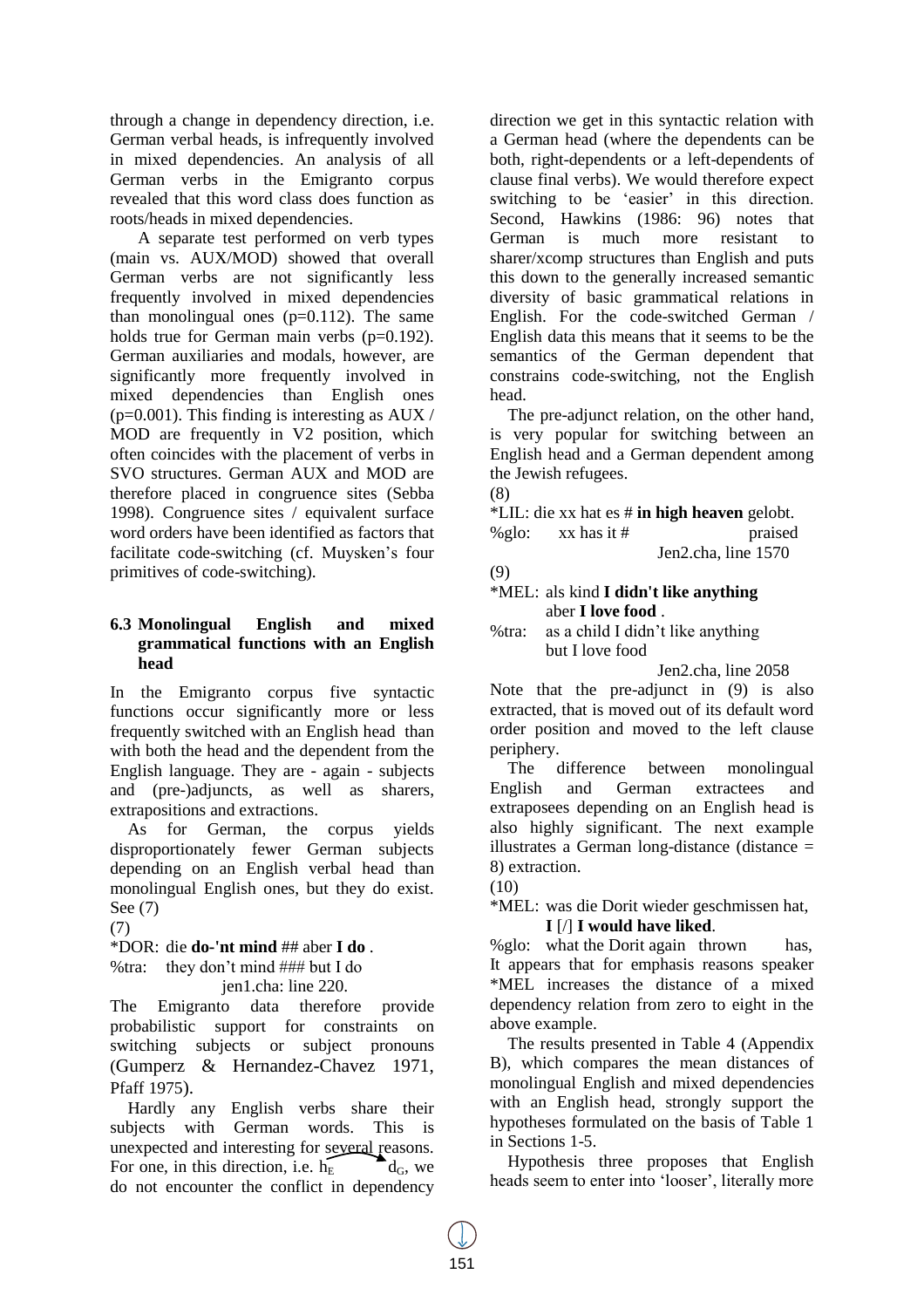remote, syntactic relations with German dependents. It furthermore predicts that we would expect English words to 'head' more dependency relations that are characterised by long distances, e.g. adjunct, extractee and extraposee relations. And we would expect German dependents of English heads to be more frequently located at the clause periphery (cf. Treffers-Daller 1994). This is exactly what we find in the data (see Table 4).

The Distance Hypothesis, states that greater distance seems to increase the chances of codemixing. On the basis of Table 1 we assumed that the influence of a word's language on that of its dependent may decrease with increased distance, and mixed dependencies would therefore be the result of distance. As a consequence of their long dependency distances code-switches were also expected to be more frequently located at the clause periphery. This is again what we find in the data (see Table 4).

Focusing on the mean distances of individual syntactic functions in Table 4 we notice that ALL mixed dependencies with an English head (apart from objects) are longer than their monolingual English counterparts (this is unlike the mean distances of monolingual German and mixed grammatical relations with a German head  $(h_G)$  (Table 3)). Table 4 furthermore illustrates that all dependency relations that yield a significantly higher number of mixed tokens than monolingual ones (German adjuncts, extractees), are further away from their English heads than their English counterparts. The results presented in Table 4 therefore lend support to the finding that codemixing is favoured in peripheral and adjoined positions.

The hypothesis that greater dependency distance of syntactic relations increases the chances of code-mixing therefore appears to apply particularly to mixed syntactic relations with an English head. Mixed grammatical functions with an English head seem to pose a particular processing complexity for the German/English bilinguals. The activation of English heads seems to decay especially rapidly in long-distance dependencies and render retrieving aspects of  $h_E$ , e.g. it's language, from memory particularly difficult. This appears to lead to the significantly larger number of mixed long distance syntactic relation with an English head in the Emigranto corpus.

# **7 Summary and Conclusion**

The analysis of syntactic dependency relations in a 93,235 word corpus of German/English monolingual and code-mixed discourse analyzed in Word Grammar (WG) showed that the bilinguals possess two identifiable linguistic systems, each with its grammatical rules and lexicon. The code-switched speech results from the interaction between lexical elements and grammatical rules from these languages.

The data support some of the syntactic constraints on code-switching proposed in the literature in a probabilistic way: the constraint on switching subject (pronouns), the equivalence of structure (Poplack 1980) and the subcategorization constraints (Bentahila and Davies 1983). The Complement Adjunct distinction Complement Adjunct distinction (Mahootian and Santorini 1996: 470), on the other hand, is not supported, not even if we analyse the English noun complements of German determiners discussed in Section 6.2 as borrowings.

The most interesting finding to emerge from the comparison of monolingual and mixed syntactic relations (Table 1) in the corpus is that mixed syntactic relations have a longer mean dependency distance than monolingual ones. This led to the formulation of the Distance Hypothesis and a set of corpus-specific hypotheses on the syntactic behaviour of linguistic elements in Emigranto. The central syntactic processing claim to emerge from the quantitative analysis is that the influence of a word's language on that of its dependent appears to decay with the number of words intervening between it and its dependent. In other words, the longer the dependency distance, the more likely we are to encounter an other-language dependent, i.e. a code-switch.

The analysis of individual grammatical functions in Section 6 revealed that (with three exceptions) ALL mixed dependency relations are, on average, longer than the corresponding monolingual ones. In particular, the Emigranto corpus contains a considerable number of very long-distance mixed (post-)adjuncts with a German head, and English heads generally tend to enter into 'looser', literally more remote, syntactic relations with German dependents, i.e. syntactic relations that are not essential for building sentence structures, like adjunction, extraction (and extraposition). These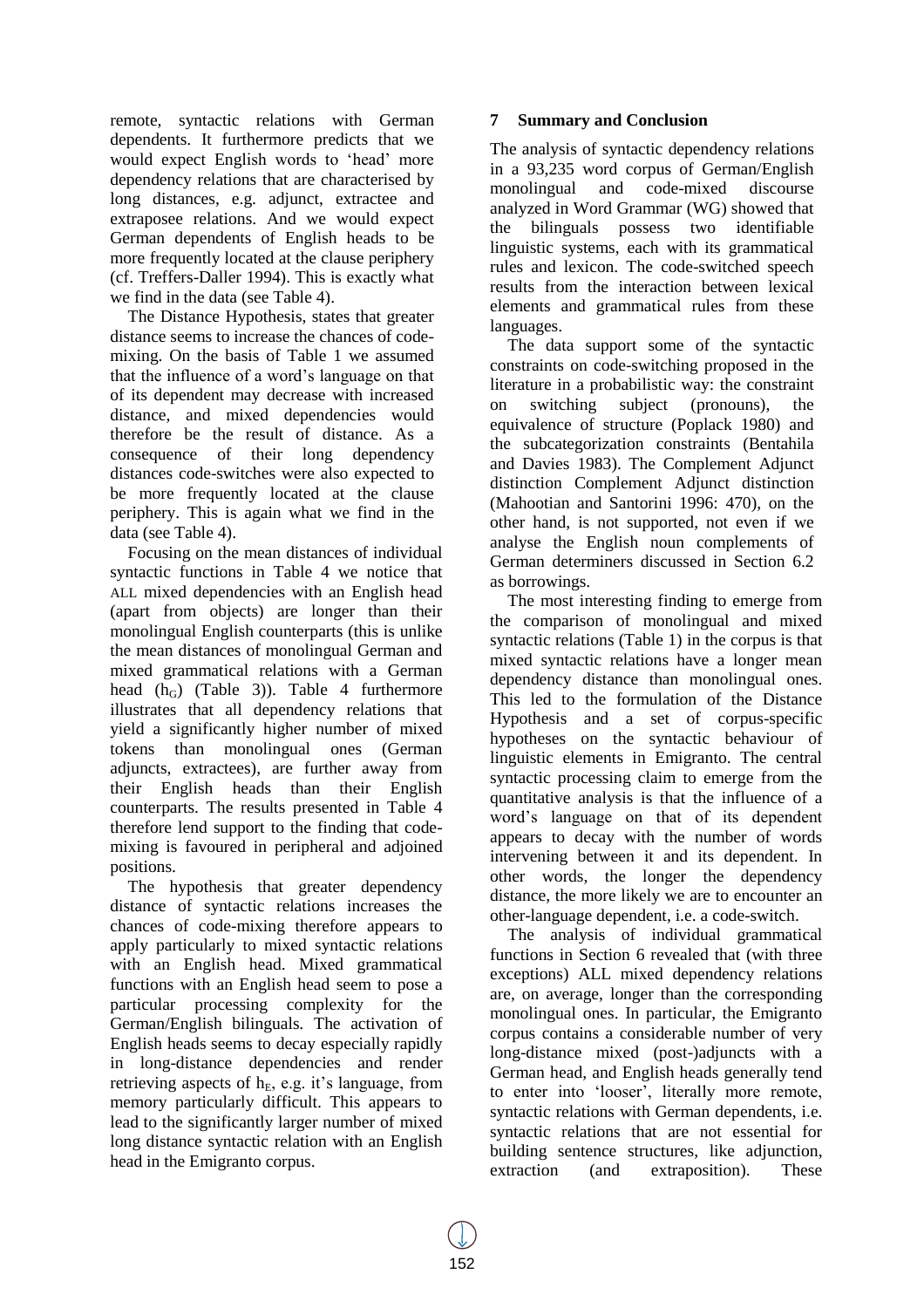grammatical relations are also associated with long distances.

Including syntactically unrelated sentence element in the analysis, we can conclude that the ease with which elements are switched in the Emigranto corpus can be arranged on a continuum ranging from syntactic relations with very short dependency distances (such as subjects), to syntactically loosely connected grammatical functions with long dependency distances (such as adverbials, extractees and extraposees), to syntactically unrelated discourse elements at the utterance periphery (such as interjections, discourse markers and tags).

Dependency distance has been shown to play an important role in code-switching: syntactically related words are significantly more often in the same language when they are adjacent (Muysken's Adjacency Principle), and more distant words seem to have less influence on each other's language and are therefore more frequently switched. The Distance Hypothesis is an original proposal and can only be indirectly linked to existing theories of code-switching. It incorporates the idea that code-switching is favoured in peripheral (Treffers-Daller 1994, Muysken 2000) and adjoined positions but captures this notion on a more general syntactic processing level.

In collaboration with the Centre for Research on Bilingualism in Theory and Practice at the University of Wales, Bangor the Distance Hypothesis is being tested on other bilingual corpora (Spanish/ English and Welsh/English) and in self-paced silent reading studies supported with eye-tracking technology. In future work I also intend to investigate the effects of different kinds of 'interim' words, i.e. words intervening between the head and the dependent.

#### **References**

- Bentahila, Abdelali, and Eirlys E. Davies. 1983. The Syntax of Arabic - French Code - Switching. *Lingua* 59: 301 - 30.
- Collins, Michael John. 1996. A new statistical parser based on bigram lexical dependencies. *Proceedings of the 34th Annual Meeting on Association for Computational Linguistics. University of California, Santa Cruz 24-27 June 1996.* 184 - 191.
- Gumperz, John J., and Eduardo Hernandez-Chavez. 1971. Cognitive aspects of bilingual communication. Language use and social change. In: W. H. Whiteley (ed.). Oxford: Oxford University Press 111 - 25.
- Hawkins, John A. 1986. *A Comparative Typology of English and German. Unifying the Contrasts.* London and Sydney: Croom Helm.
- Eppler, Eva. 2003. German/English database http://talkbank.org/data/LIDES/Eppler.zip
- Eppler, Eva. 2006. Word Grammar and syntactic code-mixing research. In Sugayama, K. and Richard A. Hudson (eds.), *Studies in Word Grammar. New Perspectives on a Theory of Language Structure.* London, New York: Continuum, 117-39.
- Gibson, Edward. 1998. Linguistic complexity: Locality of syntactic dependencies. *Cognition,* 68, 1-76.
- Heringer, H.J., Strecker, B. and R. Wimmer. 1980. *Syntax: Fragen-Lösungen-Alternativen.* München: Wilhelm Fink Verlag.
- Hiranuma, So. 1999. Syntactic difficulty in English and Japanese: A textual study. *UCL. Working Papers in Linguistics 11* (1999): 309–322.
- Hudson, Richard A. 2010. *An Introduction to Word Grammar.* Cambridge: Cambridge University Press.
- Hudson, Richard A. 2007. *Language Networks. The New Word Grammar*. Oxford: Oxford University Press.
- Liu, Haitao. 2008. Dependency distance as a metric of language comprehension difficulty. *Journal of Cognitive Science* 9(2): 161- 174.
- Liu, H., R. Hudson, Z. Feng. 2009. Using a Chinese treebank to measure dependency distance. *Corpus Linguistics and Linguistic Theory* 5(2): 161-174.
- Mahootian, Sharzad, and Beatrice Santorini. 1996. Code-Switching and the Complement/Adjunct Distinction. *Linguistic Inquiry* 27: 464 – 79.
- Muysken, Pieter. 2000. *Bilingual Speech. A Typology of Code–Mixing.* Cambridge: Cambridge University Press.
- Pake, James. 1998. The Marker Hypothesis. A constructivist theory of language acquisition. PhD thesis, University of Edinburgh.
- Pfaff, Carol. Constraints on language mixing: intrasentential code-switching and borrowing in Spanish/English. *Language* 55: 291 - 318.
- Poplack, Shana. 1980. Sometime I'll start a sentence in Spanish y termino en Espanol: toward a typology of code-switching. *Linguistics* 18: 581 - 618.